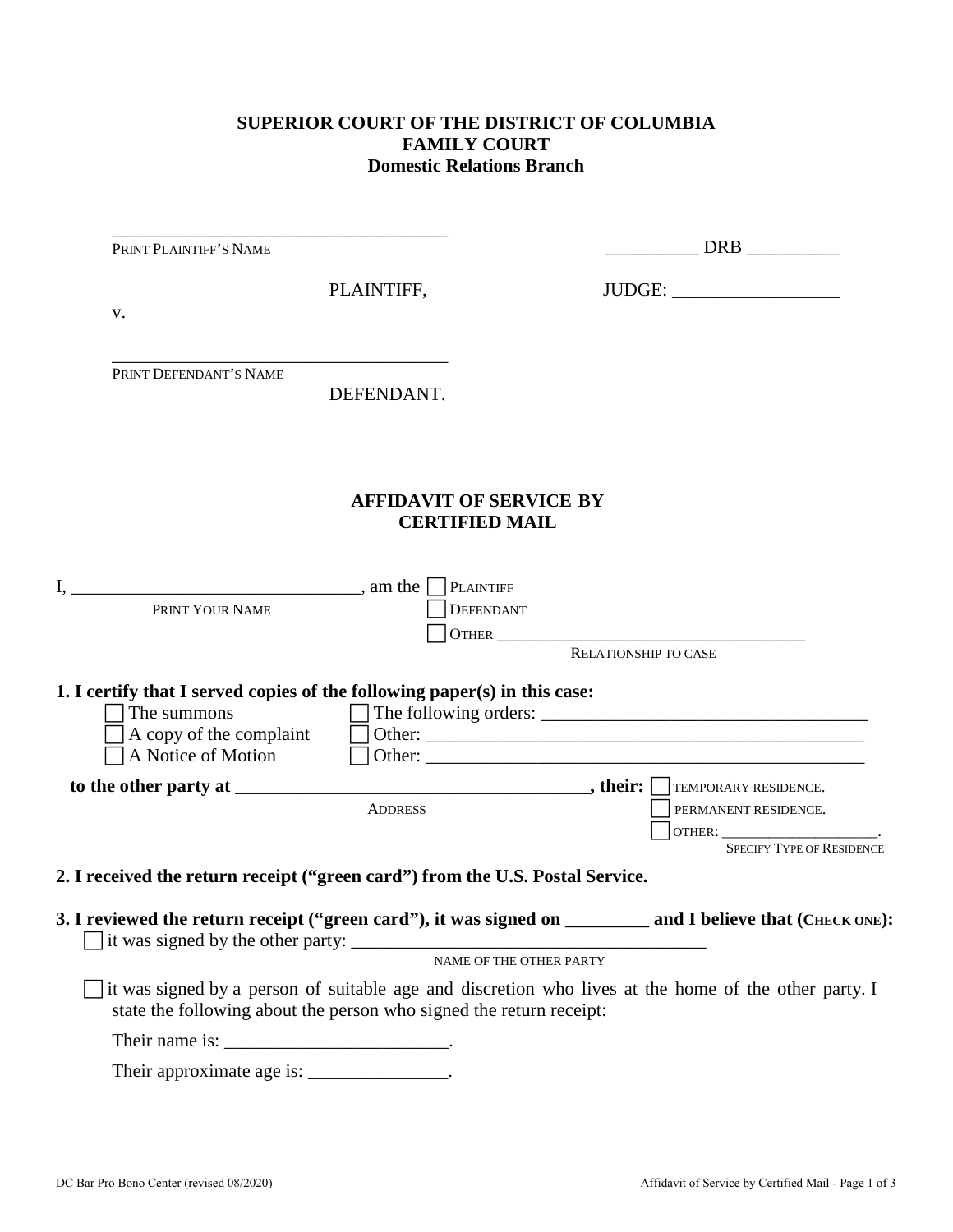Their relationship to the other party is:

□ Spouse/partner □ Family member (specify): \_\_\_\_\_\_\_\_\_\_\_\_\_\_\_\_\_\_\_\_\_\_\_\_\_\_\_\_\_\_\_\_\_

 $\Box$  Roommate  $\Box$  Other:  $\Box$ 

The reason why I believe this person lives at the above address is:

I believe this person is of suitable age and discretion and will give the papers to the other party because: \_\_\_\_\_\_\_\_\_\_\_\_\_\_\_\_\_\_\_\_\_\_\_\_\_\_\_\_\_\_\_\_\_\_\_\_\_\_\_\_\_\_\_\_\_\_\_\_\_\_\_\_\_\_\_\_\_\_\_\_\_\_\_\_\_\_\_\_\_\_\_\_\_\_\_\_\_\_\_\_\_\_\_\_

\_\_\_\_\_\_\_\_\_\_\_\_\_\_\_\_\_\_\_\_\_\_\_\_\_\_\_\_\_\_\_\_\_\_\_\_\_\_\_\_\_\_\_\_\_\_\_\_\_\_\_\_\_\_\_\_\_\_\_\_\_\_\_\_\_\_\_\_\_\_\_\_\_\_\_\_\_\_\_\_\_\_\_\_ \_\_\_\_\_\_\_\_\_\_\_\_\_\_\_\_\_\_\_\_\_\_\_\_\_\_\_\_\_\_\_\_\_\_\_\_\_\_\_\_\_\_\_\_\_\_\_\_\_\_\_\_\_\_\_\_\_\_\_\_\_\_\_\_\_\_\_\_\_\_\_\_\_\_\_\_\_\_\_\_\_\_\_\_

\_\_\_\_\_\_\_\_\_\_\_\_\_\_\_\_\_\_\_\_\_\_\_\_\_\_\_\_\_\_\_\_\_\_\_\_\_\_\_\_\_\_\_\_\_\_\_\_\_\_\_\_\_\_\_\_\_\_\_\_\_\_\_\_\_\_\_\_\_\_\_\_\_\_\_\_\_\_\_\_\_\_\_\_ \_\_\_\_\_\_\_\_\_\_\_\_\_\_\_\_\_\_\_\_\_\_\_\_\_\_\_\_\_\_\_\_\_\_\_\_\_\_\_\_\_\_\_\_\_\_\_\_\_\_\_\_\_\_\_\_\_\_\_\_\_\_\_\_\_\_\_\_\_\_\_\_\_\_\_\_\_\_\_\_\_\_\_\_ \_\_\_\_\_\_\_\_\_\_\_\_\_\_\_\_\_\_\_\_\_\_\_\_\_\_\_\_\_\_\_\_\_\_\_\_\_\_\_\_\_\_\_\_\_\_\_\_\_\_\_\_\_\_\_\_\_\_\_\_\_\_\_\_\_\_\_\_\_\_\_\_\_\_\_\_\_\_\_\_\_\_\_\_

I declare under penalty of perjury that the foregoing is true and correct.

*If this document is to be signed outside the geographic boundaries of the United States, Puerto Rico, the United States Virgin Islands, and any territory or insular possession subject to the jurisdiction of the United States, additional requirements must be met prior to signing. See SCR-Dom. Rel. 2(c)(1)(B).*

\_\_\_\_\_\_\_\_\_\_\_\_\_\_\_\_\_\_\_\_\_\_\_\_\_\_\_\_\_\_\_\_\_\_\_\_ SIGN YOUR NAME. Add slashes to either side /like this/ to sign electonically. \_\_\_\_\_\_\_\_\_\_\_\_\_\_\_\_\_\_\_\_\_\_\_\_\_\_\_\_\_\_\_\_\_\_\_\_

**DATE** 

PRINT YOUR NAME

\_\_\_\_\_\_\_\_\_\_\_\_\_\_\_\_\_\_\_\_\_\_\_\_\_\_\_\_\_\_\_\_\_\_\_\_ HOME ADDRESS 1

\_\_\_\_\_\_\_\_\_\_\_\_\_\_\_\_\_\_\_\_\_\_\_\_\_\_\_\_\_\_\_\_\_\_\_\_ HOME ADDRESS 2

SUBSTITUTE ADDRESS: CHECK THIS BOX IF YOU HAVE WRITTEN SOMEONE ELSE'S ADDRESS BECAUSE YOU FEAR HARASSMENT OR HARM.

PHONE NUMBER \_\_\_\_\_\_\_\_\_\_\_\_\_\_\_\_\_\_\_\_\_\_\_\_\_\_\_\_\_\_\_\_\_\_\_\_ EMAIL ADDRESS

\_\_\_\_\_\_\_\_\_\_\_\_\_\_\_\_\_\_\_\_\_\_\_\_\_\_\_\_\_\_\_\_\_\_\_\_

\_\_\_\_\_\_\_\_\_\_\_\_\_\_\_\_\_\_\_\_\_\_\_\_\_\_\_\_\_\_\_\_\_\_\_\_